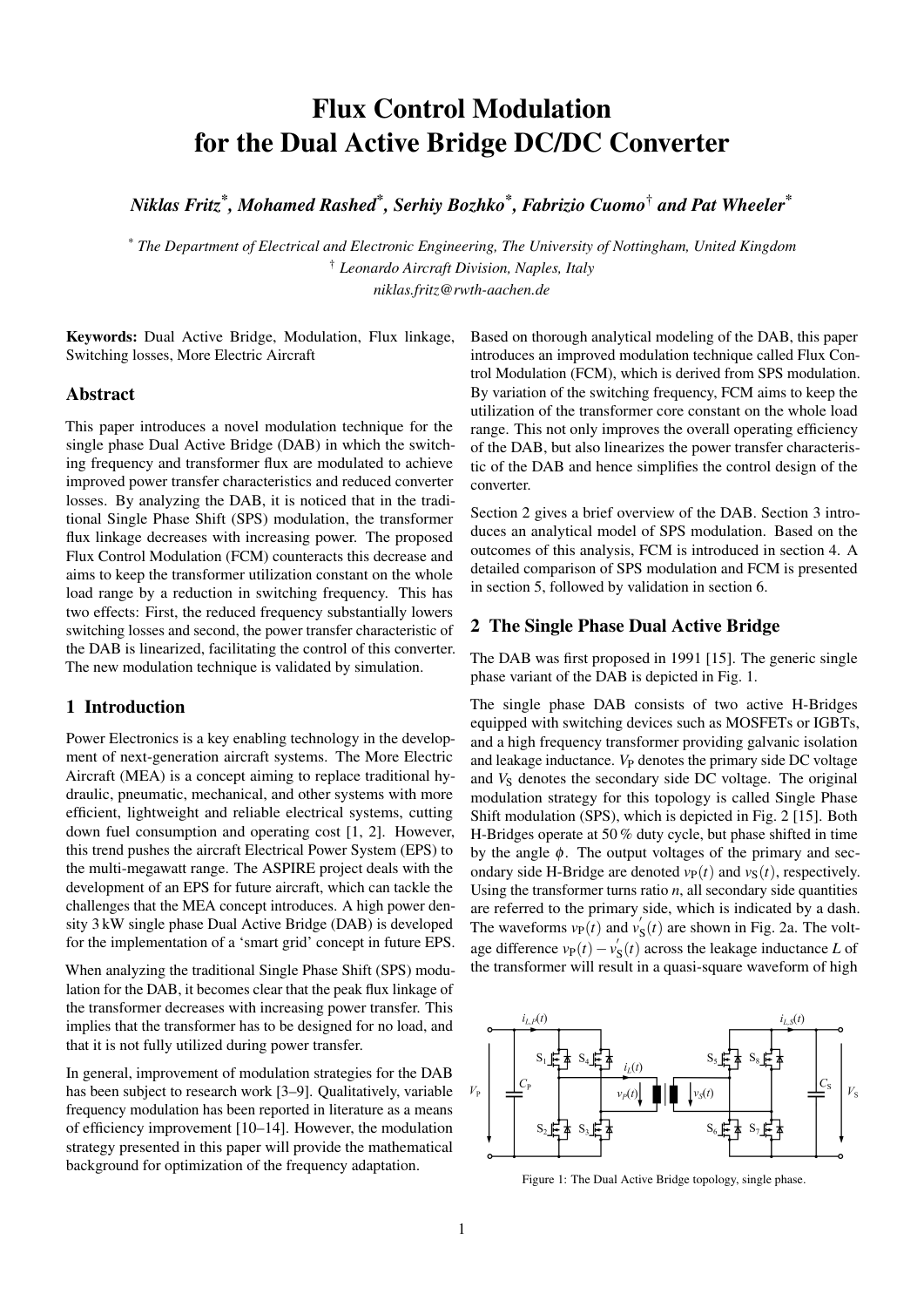<span id="page-1-0"></span>

Figure 2: The generic Single Phase Shift (SPS) modulation. (a) Output voltages of the H-Bridges. (b) Transformer flux linkage. (c) AC link current. (d) Primary side rectified current and primary side DC current. (e) Secondary side rectified current and secondary side DC current.

frequency AC current in the transformer,  $i_L(t)$  (see Fig. 2c). As shown in Fig. [1,](#page-0-0) the input currents of the primary and secondary side H-Bridge are denoted  $i_{L,P}(t)$  and  $i'_{L,S}(t)$ , respectively. They are plotted in Fig. 2d and Fig. 2e, respectively. The current ripple is filtered by the primary and secondary side DC capacitors *C*<sup>P</sup> and *C*S. The average currents provided by the primary and secondary side DC buses are denoted  $\bar{I}_{L,P}$  and  $\bar{I}_{L,S}$ . The transferred power *P* is given in (1), where  $\phi$  denotes the phase shift angle between  $v_P(t)$  and  $v'_S(t)$  and  $f_{sw}$  denotes the switching frequency [\[15\]](#page-5-0).

$$
P = \frac{V_{\rm P} V_{\rm S}^{'}}{2\pi^2 f_{\rm sw} L} \cdot \phi(\pi - |\phi|)
$$
 (1)

Maximum power is transferred for a phase shift angle of  $\pi/2$ . The turn-off transition in both H-Bridges is generally hardswitched, but for the turn-on transition, zero voltage switching (ZVS) is achieved for most operating points [\[16\]](#page-5-0).

#### 3 Analytical Model of SPS Modulation

In this section, an analytical model of the SPS modulation is presented, as FCM is directly derived from SPS modulation. The derived equations will be useful to compare the SPS and the FCM modulation strategies, e.g. in terms of losses. Section 3.1 provides an analysis of the current in the AC link which transfers power between the two DC ports. Section [3.2](#page-2-0) gives an analysis of the magnetization of the transformer.

Because of the waveform symmetries as seen in Fig. 2, it is sufficient to regard half a switching period. The following conventions are made: For positive phase shifts  $\phi \geq 0$ , the rising edge of the primary voltage  $v_P(t)$  is located at  $\omega_{sw}t = 0$ and the rising edge of the secondary voltage  $v'_{S}(t)$  is delayed to  $\omega_{sw}t = \phi$ . For negative phase shifts  $\phi < 0$ , the rising edge of the secondary voltage is located at  $\omega_{sw}t = 0$  and the rising edge of the primary voltage is delayed to  $\omega_{sw}t = |\phi|$ . Those conventions are visualized in Fig. 3.



Figure 3: Timing conventions for the analytical models.

#### 3.1 Line Current Waveform

The current waveform  $i_L(\omega_{sw}t)$  is obtained by integrating the output voltage difference of the H-Bridges,  $v_P(t) - v'_{S}(t)$ , which drops on the leakage inductance *L*. For keeping the model simple, all ohmic resistances and the magnetizing inductance *L*<sup>m</sup> are neglected in this analysis, as *L*<sup>m</sup> is usually much bigger than the leakage inductance *L*. The resulting current waveform as well as its initial values for  $\omega_{sw}t = 0$  and  $\omega_{sw}t = |\phi|$  are given as follows:

$$
i_{\rm L}(\omega_{\rm sw}t) = \begin{cases} i_{\rm L}(0) + \text{sgn}(\phi) \frac{V_{\rm P} + V_{\rm S}^{'}}{\omega_{\rm sw}L} \omega_{\rm sw}t \\ \text{for } 0 \le \omega_{\rm sw}t < |\phi| \\ i_{\rm L}(|\phi|) + \frac{V_{\rm P} - V_{\rm S}^{'}}{\omega_{\rm sw}L}(\omega_{\rm sw}t - |\phi|) \\ \text{for } |\phi| \le \omega_{\rm sw}t < \pi \end{cases} \tag{2}
$$

$$
i_{\rm L}(0) = -\frac{1}{2} \left( \frac{v_{\rm P} + v'_{\rm S}}{\omega_{\rm sw} L} \phi + \frac{v_{\rm P} - v'_{\rm S}}{\omega_{\rm sw} L} (\pi - |\phi|) \right) \tag{3}
$$

$$
i_{\rm L}(|\phi|) = +\frac{1}{2} \left( \frac{v_{\rm p} + v'_{\rm s}}{\omega_{\rm sw} L} \phi - \frac{v_{\rm p} - v'_{\rm s}}{\omega_{\rm sw} L} (\pi - |\phi|) \right) \tag{4}
$$

The peak value of the AC link current  $i_L$  is denoted  $\hat{I}_L$ :

$$
\hat{I}_{L} = \max[|i_{L}(0)|, |i_{L}(|\phi|)|]
$$
\n
$$
= \frac{|V_{P} - V'_{S}|}{2\omega_{sw}L}\pi + \frac{(V_{P} + V'_{S}) - |V_{P} - V'_{S}|}{2\omega_{sw}L}|\phi|
$$
\n(5)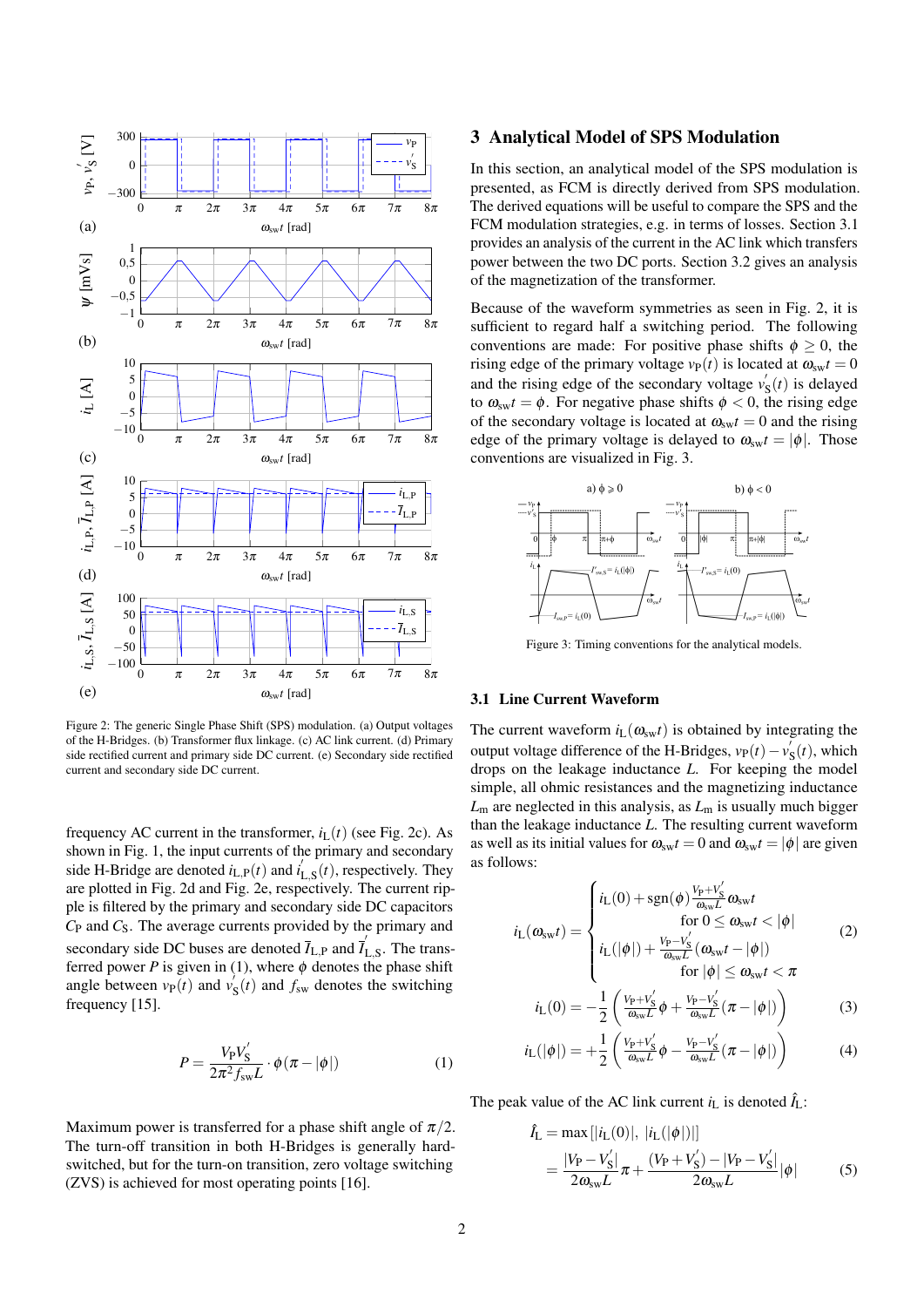<span id="page-2-0"></span>By squaring [\(2\)](#page-1-0) and integrating, the RMS value of the AC link current, *I*L, is also derived:

$$
I_{\rm L} = \frac{1}{\omega_{\rm sw} L} \sqrt{\frac{\pi^2}{12} (V_{\rm P} - V_{\rm S}')^2 + V_{\rm P} V_{\rm S}' \left(\phi^2 - \frac{8}{12\pi} |\phi|^3\right)} \tag{6}
$$

The input currents of the two H-Bridges,  $i_{L,P}(t)$  and  $i'_{L,S}(t)$ , as shown in Fig. [2d](#page-1-0) and Fig. [2e](#page-1-0), are obtained by changing the sign of  $i<sub>L</sub>$  in a way such that it accounts for the switching state of the respective H-Bridges. If pure DC currents are assumed at the two ports of the DAB, the ripples of  $i_{L,P}(t)$  and  $i'_{L,S}(t)$ flow into the DC capacitors  $C_P$  and  $C_S$ . The ripple charges ∆*Q*<sub>P</sub> and ∆*Q*<sup>'</sup><sub>S</sub> are assessed by calculating the areas enclosed by the waveforms  $(i_{L,P}(\omega_{sw}t) - \bar{I}_{L,P})$  and  $(i'_{L,S}(\omega_{sw}t) - \bar{I}'_{L,S})$ . The results are shown in equations (11) and  $(12)$ .

#### 3.2 Transformer Utilization in SPS Modulation

This section presents an in-depth analysis of the transformer utilization in SPS modulation. The transformer is modeled by its T-equivalent circuit, which is shown in Fig. 4. The inductances  $L_{\text{P}\sigma}$  and  $L'_{\text{S}\sigma}$  describe the stray inductances of the transformer on both the primary and secondary windings, but shall include, if present, external series inductors, so that  $L = L_{\text{P}\sigma} + L'_{\text{S}\sigma}$ .



Figure 4: T-equivalent circuit of the transformer.

The quantities *r*, *d* and  $\lambda$  as given in (7)-(9) are defined as follows: *r* is the ratio of the stray inductances  $L_{\text{P}\sigma}$  over  $L'_{\text{S}\sigma}$  and

ranges from 0 to  $\infty$ . *d* is the ratio of the voltages *V*<sub>P</sub> over *V*<sup> $\prime$ </sup> and describes how well the transformer turns ratio *n* matches the actual ratio of the DC voltages. λ is a new quantity called *transformer utilization factor*. Its maximum value of 1 is reached for  $r = d$ , and it decays to zero if there is no inductance present on either side of the transformer ( $r = 0$  or  $r \rightarrow \infty$ ):

$$
r = \frac{L_{\mathsf{P}\sigma}}{L'_{\mathsf{S}\sigma}}\tag{7}
$$

$$
d = \frac{V_{\rm P}}{V_{\rm S}'} = \frac{V_{\rm P}}{nV_{\rm S}}\tag{8}
$$

$$
\lambda = 1 - \frac{|V_P - rV'_S|}{V_P + rV'_S} = 1 - \frac{|d - r|}{d + r}
$$
(9)



Figure 5: Transformer utilization parameter  $\lambda$  as function of leakage inductance ratio *r* and voltage ratio *d*.

Using definitions (7)-(9) and the assumption that the stray inductances are much smaller than  $L<sub>m</sub>$  (but not necessarily equal), the virtual voltage  $v_m$  on the magnetizing inductance can be calculated from nodal analysis of the circuit in Fig. 4:

$$
v_{\rm m}(t) = \frac{v_{\rm P}(t) + r v'_{\rm S}(t)}{1+r} = \begin{cases} v_{\rm P}(t) & \text{for } r = 0\\ \frac{v_{\rm P}(t) + v'_{\rm S}(t)}{2} & \text{for } r = 1\\ v'_{\rm S}(t) & \text{for } r \to \infty \end{cases} \tag{10}
$$

(11)

(12)

$$
\Delta Q_{P} = \begin{cases} \frac{(2V_{S}^{'}\phi^{2} + \pi^{2}(V_{P} - V_{S}^{'}))^{2}}{8\omega_{sw}^{2}L\pi^{2}(V_{P} - V_{S}^{'})} & \text{for } V_{P} > V_{S}^{'} \text{ and } |I_{sw,S}^{'}| < |\overline{I}_{L,P}| \\ \frac{(2V_{S}^{'}|\phi|(2\pi - |\phi|) + \pi^{2}(V_{P} - V_{S}^{'}))^{2}}{8\omega_{sw}^{2}L\pi^{2}(V_{P} + V_{S}^{'})} & \text{for } V_{P} > V_{S}^{'} \text{ and } |I_{sw,S}^{'}| \geq |\overline{I}_{L,P}| \text{ or} \\ V_{P} < V_{S}^{'} \text{ and } |I_{sw,P}| \geq |\overline{I}_{L,P}| \text{ or} \\ V_{P} < V_{S}^{'} \text{ and } |I_{sw,P}| \geq |\overline{I}_{L,P}| \\ \frac{V_{S}^{'}(2V_{S}^{'}\phi^{2} - (\pi^{2} - 2\pi|\phi|)(V_{P} - V_{S}^{'}))^{2}}{4\omega_{sw}^{2}L\pi^{2}(V_{P}^{2} - V_{S}^{'})^{2}} & \text{for } V_{P} > V_{S}^{'} \text{ and } |I_{sw,S}| < |\overline{I}_{L,P}| \\ \Delta Q_{S}^{'} = \begin{cases} \frac{V_{P}(2V_{P}\phi^{2} + (\pi^{2} - 2\pi|\phi|)(V_{P} - V_{S}^{'}))^{2}}{4\omega_{sw}^{2}L\pi^{2}(V_{P}^{2} - V_{S}^{'})^{2}} & \text{for } V_{P} > V_{S}^{'} \text{ and } |I_{sw,S}| < |\overline{I}_{L,S}| \\ \frac{(2V_{P}|\phi|(2\pi - |\phi|) - \pi^{2}(V_{P} - V_{S}^{'}))^{2}}{8\omega_{sw}^{2}L\pi^{2}(V_{P} + V_{S}^{'})} & \text{for } V_{P} < V_{S}^{'} \text{ and } |I_{sw,P}| \geq |\overline{I}_{L,S}^{'}| \\ V_{P} < V_{S}^{'} \text{ and } |I_{sw,P}| \geq |\overline{I}_{L,S}^{'}| \end{cases}
$$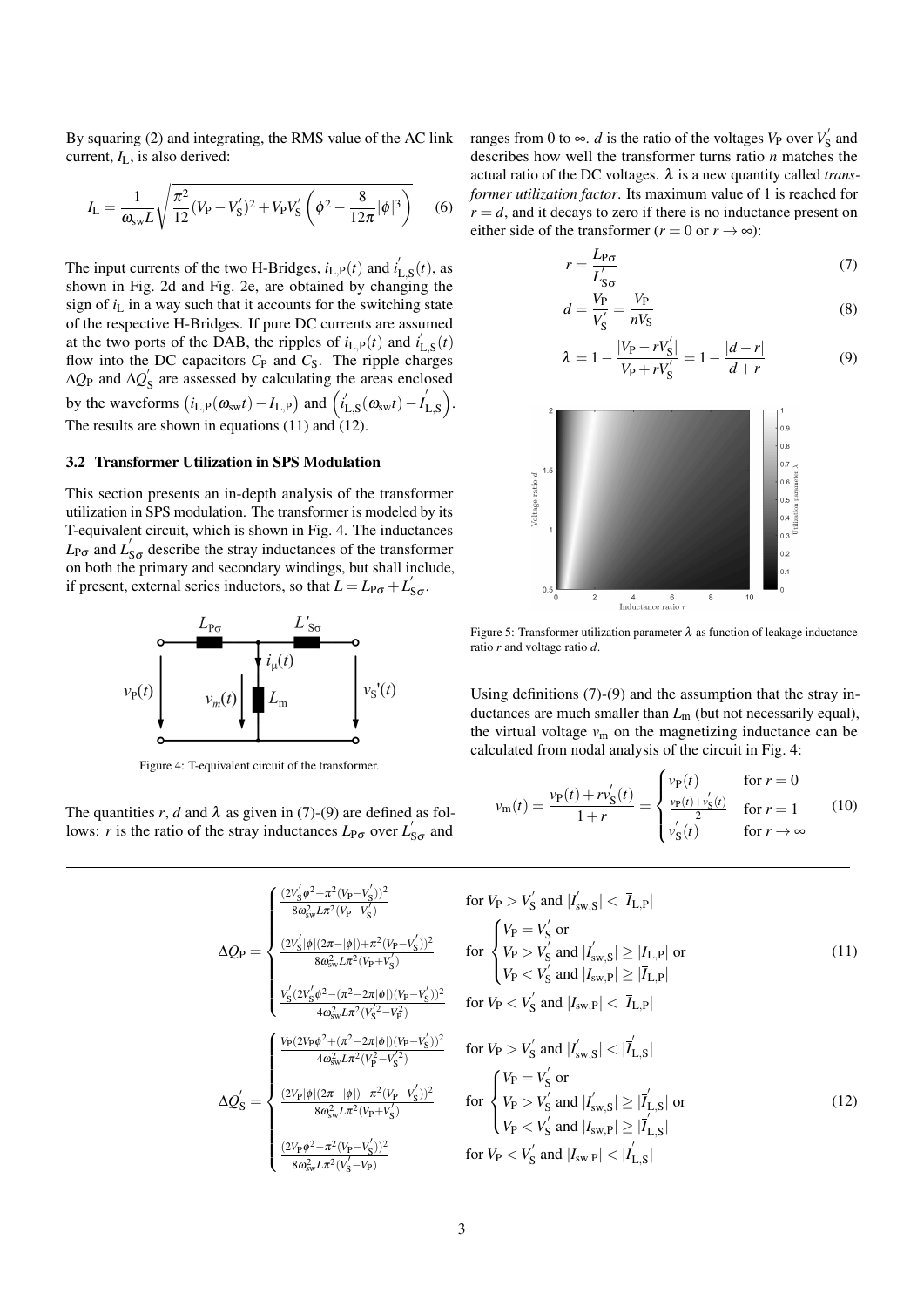<span id="page-3-0"></span>Using the SPS switching pattern and integrating this equation gives the magnetizing current waveform  $i_{\mu}(\omega_{sw}t)$ :

$$
i_{\mu}(\omega_{sw}t) = \begin{cases} i_{\mu}(0) + \text{sgn}(\phi) \frac{V_{\text{P}} - rV_{\text{S}}'}{(1+r)\omega_{\text{sw}}L_{\text{m}}} \omega_{\text{sw}}t \\ \text{for } 0 \le \omega_{\text{sw}}t < |\phi| \\ i_{\mu}(|\phi|) + \frac{V_{\text{P}} + rV_{\text{S}}'}{(1+r)\omega_{\text{sw}}L_{\text{m}}} (\omega_{\text{sw}}t - |\phi|) \end{cases} \tag{13}
$$

$$
i_{\mu}(0) = -\frac{1}{2} \left( \frac{v_{\rm p} - v_{\rm S}'}{(1+r)\omega_{\rm sw}L_{\rm m}} \phi + \frac{v_{\rm p} + v_{\rm S}'}{(1+r)\omega_{\rm sw}L_{\rm m}} (\pi - |\phi|) \right) \tag{14}
$$

$$
i_{\mu}(|\phi|) = +\frac{1}{2} \left( \frac{V_{P} - rV_{S}^{'}}{(1+r)\omega_{sw}L_{m}} \phi - \frac{V_{P} + rV_{S}^{'}}{(1+r)\omega_{sw}L_{m}} (\pi - |\phi|) \right) \quad (15)
$$

The flux linkage in the transformer core equals  $\psi = L_m i_\mu$ , as shown in Fig. [2b](#page-1-0). In analogy to [\(5\)](#page-1-0), the peak magnetizing current  $\hat{I}_{\mu}$  and the peak flux linkage  $\hat{\psi}$  are calculated:

$$
\hat{I}_{\mu} = \max[|i_{\mu}(0)|, |i_{\mu}(|\phi|)|]
$$
\n
$$
= \frac{V_{\rm P} + rV'_{\rm S}}{2(1+r)\omega_{\rm sw}L_{\rm m}}\pi - \frac{(V_{\rm P} + rV'_{\rm S}) - |V_{\rm P} - rV'_{\rm S}|}{2(1+r)\omega_{\rm sw}L_{\rm m}}|\phi| \qquad (16)
$$

$$
\hat{\mathbf{\psi}} = \frac{V_{\rm P} + rV_{\rm S}^{'}}{2(1+r)\omega_{\rm sw}}\pi - \frac{(V_{\rm P} + rV_{\rm S}^{'}) - |V_{\rm P} - rV_{\rm S}^{'}|}{2(1+r)\omega_{\rm sw}}|\phi| \tag{17}
$$

From (17), it becomes clear that the maximum peak flux linkage in the transformer core,  $\hat{\psi}_{\text{max}}$ , is reached for  $\phi = 0$ :

$$
\hat{\psi}_{\text{max}} = \frac{V_{\text{P}} + rV_{\text{S}}'}{2(1+r)\omega_{\text{sw}}} \pi \tag{18}
$$

The flux density *B* cannot be calculated as the number of turns and the core area are unknown. However, if a reasonable value is assumed for the maximum flux density, e.g.  $\hat{B}_{\text{max}} = 200 \,\text{mT}$ for a ferrite core, the per-unit utilization of the transformer can be derived as given by (19), based on the utilization factor  $\lambda$ from [\(9\)](#page-2-0).

$$
\frac{\hat{B}}{\hat{B}_{\text{max}}} = \frac{\hat{\psi}}{\hat{\psi}_{\text{max}}} = 1 - \lambda \frac{|\phi|}{\pi}
$$
(19)

The second term in (19) is always positive which means that the flux linkage is decreasing with increasing phase shift. Therefore, the transformer is utilized at its maximum for zero phase shift, i.e. zero power transfer. Hence, the transformer *has to be designed for no load*. This is the main finding of the analysis of the DAB which will be addressed by FCM in section 4.

The iron losses of the transformer are calculated using the improved generalized STEINMETZ equation (iGSE):

$$
P_{\text{Fe}} = Vol_{\text{Fe}} f_{\text{sw}} \int_0^{f_{\text{sw}}^{-1}} k_i \left| \frac{\text{d}B}{\text{d}t} \right|^\alpha \Delta \hat{B}_{\text{pp}}^{\beta - \alpha} \text{d}t, \text{ where } (20)
$$

$$
k_{\rm i} = \frac{k}{(2\pi)^{\alpha - 1} \int_0^{2\pi} |\cos \theta|^{\alpha} \cdot 2^{\beta - \alpha} d\theta}
$$
 (21)

*k*,  $\alpha$  and  $\beta$  are material specific data,  $Vol_{\text{Fe}}$  is the iron volume and  $\Delta \hat{B}_{\rm pp}$  is the peak-to-peak core flux density. The crosssectional area of the core and the number of turns are not always known. Therefore, the per-unit quantity  $\hat{B}/\hat{B}_{\text{max}}$  from (19) has to be used in (20), which now can be solved analytically:

$$
P_{\text{Fe}} = 2^{\alpha + \beta} Vol_{\text{Fe}} k_{\text{i}} f_{\text{sw}}^{\alpha} \hat{\beta}_{\text{max}}^{\beta} \left( 1 - \lambda \frac{|\phi|}{\pi} \right)^{\beta - \alpha} \left( 1 - \lambda_{\alpha} \frac{|\phi|}{\pi} \right) (22)
$$
  
where  $\lambda_{\alpha} = 1 - \left( \frac{|d - r|}{d + r} \right)^{\alpha}$ 

The only unknown quantity is the volume of the transformer core and it is assessed by the stored energy *E*m. This energy is expressed by the peak flux linkage and the magnetizing current on the one hand and by the peak flux density on the other hand:

$$
E_{\rm m} = \frac{1}{2} L_{\rm m} \hat{I}_{\mu}^2 = \frac{1}{2} \hat{\psi}_{\rm max} \hat{I}_{\mu} = Vol_{\rm Fe} \cdot \frac{\hat{B}_{\rm max}^2}{2\mu_0 \mu_{\rm r}}
$$
  

$$
\Rightarrow Vol_{\rm Fe} = \frac{\mu_0 \mu_{\rm r} \hat{\psi}_{\rm max} \hat{I}_{\mu}}{\hat{B}_{\rm max}^2}
$$
(23)

## 4 Flux Control Modulation

Equation (19) shows that the transformer flux linkage decreases with phase shift as long as there is some inductance on both sides of the transformer ( $\lambda \neq 0$ ). As already stated, this implies that the transformer is actually designed for no load. The idea of FCM is to reduce the switching frequency linearly as the phase shift increases, to counteract the linear reduction in transformer utilization as shown in (19). The highest switching frequency,  $f_{\text{sw,max}}$ , is used at no load, i.e.  $\phi = 0$ . Equations (18) and (19) are thus modified as follows:

$$
\hat{\psi}_{\text{max}} = \frac{V_P + rV'_S}{2(1+r)\omega_{\text{sw,max}}} \pi \tag{24}
$$

$$
\frac{\hat{B}}{\hat{B}_{\text{max}}} = \frac{\hat{\psi}}{\hat{\psi}_{\text{max}}} = \frac{f_{\text{sw,max}}}{f_{\text{sw}}} \cdot \left(1 - \lambda \frac{|\phi|}{\pi}\right) \tag{25}
$$

The transformer utilization is kept constant by setting (25) to unity and solving for the switching frequency. Using this result in the power equation [\(1\)](#page-1-0) gives a new modulation technique, called Flux Control Modulation (FCM), defined by (26) and (27):

$$
f_{\rm sw} = f_{\rm sw,max} \left( 1 - \lambda \frac{|\phi|}{\pi} \right) \tag{26}
$$

$$
P = \frac{V_{P}V_{S}'}{2\pi f_{\text{sw,max}}L} \cdot \phi \frac{\pi - |\phi|}{\pi - \lambda |\phi|}
$$
(27)

The power equation (27) is depicted in Fig. [6](#page-4-0) for different utilization parameters  $\lambda$  between 0 and 1. As the utilization parameter  $\lambda$  approaches unity, the power equation (27) converges into a linear function, which is convenient for control:

$$
P \approx \frac{V_{\rm P} V_{\rm S}'}{2\pi f_{\rm sw,max} L} \cdot \phi \quad \text{for} \quad \lambda \approx 1 \tag{28}
$$

Because of the linear decay in switching frequency (26), switching losses are reduced with increasing power. Another big advantage is the linearization of the power characteristic and its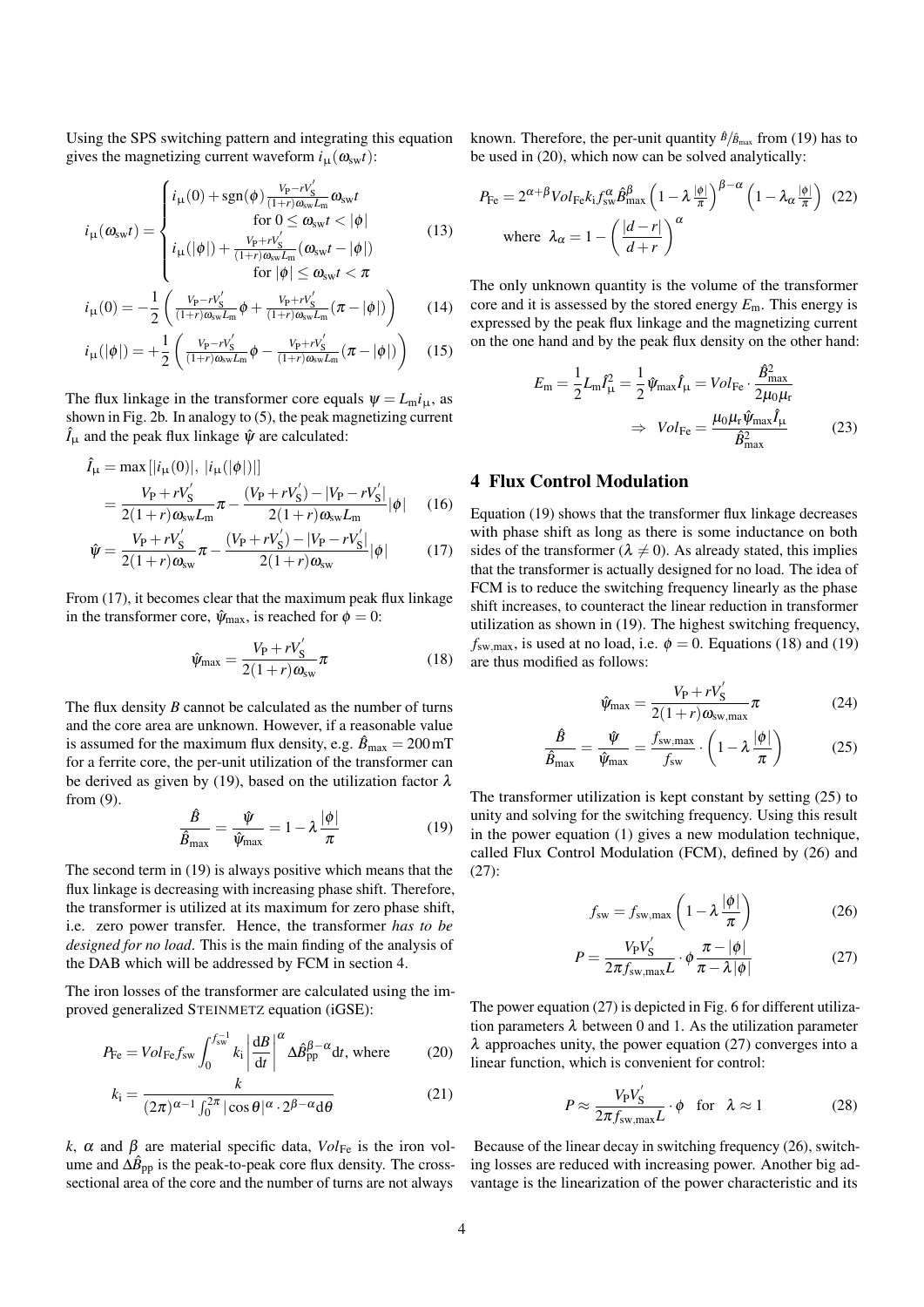<span id="page-4-0"></span>

Figure 6: Power transfer for FCM modulation as a function of phase shift and  $\lambda = 0.0.5, 0.75, 0.9, 0.975, 1$ . The linear function corresponds to  $\lambda = 1$ .  $V_P = 270 \text{ V}, V_S = 28 \text{ V}, n = 10, f_{sw,max} = 100 \text{ kHz}, L = 25 \mu \text{H}.$ 

ease of implementation on a control platform. One disadvantage of FCM are increased iron losses, although the iron losses might not play a dominant role in the overall loss balance of the converter. Additionally, FCM covers a broader range of switching frequencies, which may be more demanding for EMI filtering.

The iron losses under FCM are assessed by solving the iGSE [\(20\)](#page-3-0) and substituting the switching frequency  $f_{sw}$  by the expression in [\(26\)](#page-3-0):

$$
P_{\text{Fe,FCM}} = 2^{\alpha + \beta} Vol_{\text{Fe}} k_{\text{i}} f_{\text{sw,max}}^{\alpha} \hat{B}_{\text{max}}^{\beta} \cdot \left( 1 - \lambda_{\alpha} \frac{|\phi|}{\pi} \right) \tag{29}
$$

# 5 Comparison Between SPS and FCM

The SPS modulation is identified as the special case of FCM when  $\lambda = 0$ , as in this case [\(27\)](#page-3-0) degenerates into [\(1\)](#page-1-0) and [\(26\)](#page-3-0) implies  $f_{sw} = f_{sw,max}$ . A utilization factor of  $\lambda = 0$  is particularly the case if there is no inductance on one side of the transformer  $(r = 0 \text{ or } r \rightarrow \infty)$ . In any other case, FCM is advantageous to use, especially in the case of  $\lambda = 1$ , yielding the maximum reduction in switching losses.

The duality between SPS modulation and FCM is presented in the following: In SPS modulation, the frequency is kept at its maximum value and the transformer flux linkage decays with increasing phase shift. However, in FCM, the flux linkage is kept at its maximum value and the switching frequency is reduced. The roles of switching frequency and flux linkage are swapped, as visualized in Fig. 7.



Figure 7: Normalized frequency and flux linkage comparison for SPS modulation and FCM.

From Fig. 6, it becomes clear that in FCM a smaller phase shift is needed compared to SPS modulation. The required phase shift angles for SPS modulation and FCM are plotted in Fig. [8a](#page-5-0). For SPS modulation, the required phase shift angle  $\phi_{SPS}$  is obtained as a complex equation (30) by solving [\(1\)](#page-1-0), while the phase shift angle  $\phi$ <sub>FCM</sub> in FCM is given by a simpler equation (31).

$$
\phi_{\rm SPS} = \text{sgn}(P) \left( \frac{\pi}{2} - \sqrt{\frac{\pi^2}{4} - \frac{2\pi^2 f_{\rm sw,max}L}{V_{\rm P}V_{\rm S}'} \cdot |P|} \right) \tag{30}
$$

$$
\phi_{\text{FCM}} \approx \frac{2\pi f_{\text{sw,max}}L}{V_{\text{P}}V_{\text{S}}'} \cdot P \quad \text{for} \quad \lambda \approx 1 \tag{31}
$$

Because of the frequency reduction in FCM, the switching losses *P<sub>sw</sub>* are reduced compared to SPS modulation as given in (32). In contrast, the iron losses  $P_{\text{Fe}}$  are increased as shown in (33), as the transformer is fully utilized in FCM.

$$
P_{\rm sw,FCM} = P_{\rm sw,SPS} \cdot \left(1 - \lambda \frac{|\phi|}{\pi}\right) \le P_{\rm sw,SPS} \tag{32}
$$

$$
P_{\text{Fe,FCM}} = \frac{P_{\text{Fe,SPS}}}{\left(1 - \lambda \frac{|\phi|}{\pi}\right)^{\beta - \alpha}} \ge P_{\text{Fe,SPS}} \tag{33}
$$

Some further comparisons between SPS modulation and FCM can be made: If the frequency equation of FCM [\(26\)](#page-3-0) is substituted into [\(5\)](#page-1-0), the peak current in the AC link under FCM is obtained. It is plotted, normalized to SPS modulation, in Fig. [8b](#page-5-0). Similarly, substituting [\(26\)](#page-3-0) into [\(6\)](#page-2-0), the RMS current in the AC link under FCM is plotted in Fig. [8c](#page-5-0). Finally, Fig. [8d](#page-5-0) shows the primary side ripple charge from [\(11\)](#page-2-0) in FCM compared to SPS modulation. It is observed that neither peak nor RMS current in the AC link increase as a consequence of FCM. This implies that also the conduction losses are reduced in FCM. It could be assumed that the ripple charges would increase as a consequence of frequency reduction, but it is found that this is not the case. The reason for all those effects is that even though the frequency is reduced in FCM, a smaller phase shift than in SPS modulation is needed, as it is shown in Fig. [8a](#page-5-0).

## 6 Performance Validation

The effectiveness of FCM has been validated by a PLECS simulation of the DAB of the ASPIRE project. The system parameters used are given in Table 1.

Table 1: PLECS simulation parameters.

| $V_P, V_S$       | 270V, 28V           |
|------------------|---------------------|
| P                | 3kW                 |
|                  | 100kHz              |
| n                | 10                  |
| L                | $25 \mu H$          |
| r                |                     |
| $L_{\rm m}$      | 1 mH                |
| Ferroxcube       | 3C96                |
| $B_{\text{max}}$ | $150 \,\mathrm{mT}$ |
| Rohm             | SCT3017AL (SiC)     |
| Infineon         | 2x IRF7759L2 (Si)   |
|                  | $f_{\rm sw,max}$    |